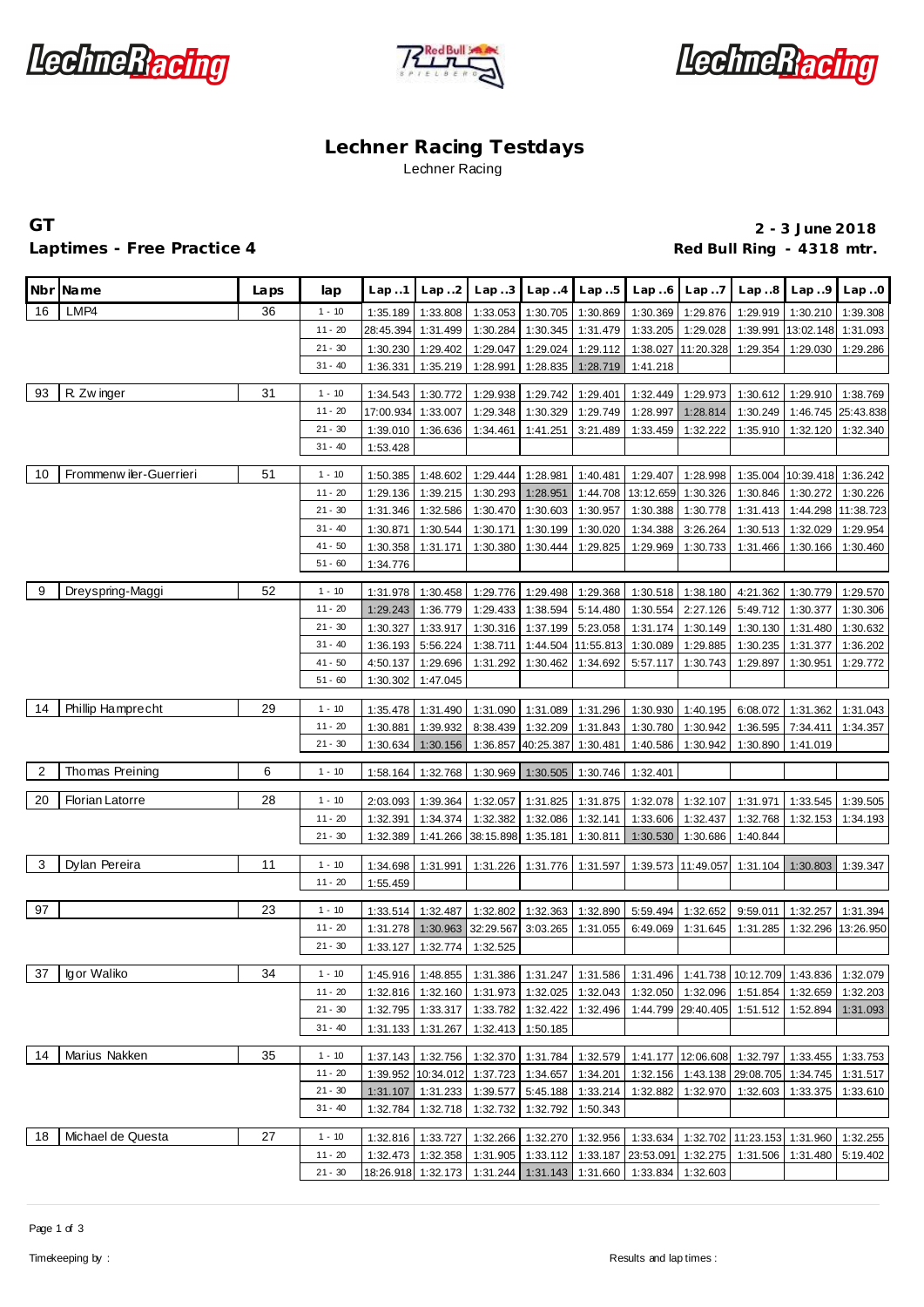





# **Lechner Racing Testdays** Lechner Racing

## Laptimes - Free Practice 4 **Container and American Container Act 2018** Red Bull Ring - 4318 mtr.

**GT 2 - 3 June 2018**

|                | Nbr Name            | Laps | lap                   | Lap.1                | Lap.2                          | Lap.3                | Lap.4                          | Lap.5                | Lap.6                                                                                       | Lap.7                |                                           | $Lap.8$ $Lap.9$      | Lap.0                 |
|----------------|---------------------|------|-----------------------|----------------------|--------------------------------|----------------------|--------------------------------|----------------------|---------------------------------------------------------------------------------------------|----------------------|-------------------------------------------|----------------------|-----------------------|
| 29             | Khalid Al Wahaibi   | 27   | $1 - 10$              | 1:36.125             | 1:32.819                       | 1:32.485             | 1:32.853                       | 1:32.087             | 1:33.017                                                                                    | 1:31.929             | 1:31.767                                  | 1:32.132             | 1:39.757              |
|                |                     |      | $11 - 20$             | 9:53.805             | 1:32.192                       | 1:32.253             | 1:31.769                       | 1:32.153             | 1:31.661                                                                                    | 1:32.401             | 1:40.329                                  | 7:07.383             | 1:33.887              |
|                |                     |      | $21 - 30$             | 1:31.965             | 1:31.540                       | 1:31.144             | 1:31.539                       | 1:31.350             | 1:31.498                                                                                    | 8:35.686             |                                           |                      |                       |
| 15             | J.B. Simmenauer     | 25   | $1 - 10$              | 1:40.827             | 1:33.464                       | 1:32.642             | 1:32.301                       | 1:31.737             | 1:31.601                                                                                    | 1:31.896             |                                           | 1:37.714 1:38.948    | 4:13.876              |
|                |                     |      | $11 - 20$             | 1:32.267             | 1:31.796                       | 1:32.076             | 1:32.376                       | 1:37.078             | 1:31.984                                                                                    | 1:38.110             |                                           | 9:34.915 1:32.768    | 1:31.357              |
|                |                     |      | $21 - 30$             | 1:31.186             | 1:32.290                       | 1:32.120             | 1:32.156                       | 1:40.888             |                                                                                             |                      |                                           |                      |                       |
| $\overline{4}$ | Josh Webster        | 12   | $1 - 10$              |                      |                                |                      |                                |                      |                                                                                             |                      |                                           |                      |                       |
|                |                     |      | $11 - 20$             | 1:34.762<br>1:31.348 | 1:32.339<br>1:41.252           | 1:33.126             | 1:31.547                       |                      | 1:42.390 11:16.705 1:31.488                                                                 |                      | 1:38.660                                  | 1:33.124             | 1:31.277              |
|                |                     |      |                       |                      |                                |                      |                                |                      |                                                                                             |                      |                                           |                      |                       |
| 20             | Henric Skoog        | 30   | $1 - 10$              | 1:45.150             | 1:33.434                       |                      | 1:53.916 1:32.044 1:31.927     |                      | 1:31.823                                                                                    | 1:31.725             | 1:37.943                                  | 7:26.661             | 1:32.563              |
|                |                     |      | $11 - 20$             | 1:31.309             | 1:31.346                       | 1:33.360             |                                | 1:31.716 1:31.332    |                                                                                             | 1:38.024 40:53.535   | 1:31.791                                  | 1:31.608             | 1:34.117              |
|                |                     |      | $21 - 30$             | 1:31.852             | 1:31.589                       | 1:32.042             | 1:31.734                       | 1:32.256             | 1:32.512                                                                                    | 1:32.387             | 1:32.425                                  | 1:32.270             | 1:37.376              |
| 16             | G. Malja            | 22   | $1 - 10$              | 1:42.776             | 1:38.924                       | 1:38.254             | 3:54.090                       | 1:34.144             | 1:32.118                                                                                    | 1:31.580             | 1:31.347                                  | 1:32.885             | 1:32.719              |
|                |                     |      | $11 - 20$             | 1:34.781             | 1:34.739                       |                      | 1:50.686 28:11.302             | 1:37.592             | 1:35.843                                                                                    | 1:31.357             | 1:31.690                                  | 1:31.849             | 1:34.347              |
|                |                     |      | $21 - 30$             | 1:31.485             | 1:38.907                       |                      |                                |                      |                                                                                             |                      |                                           |                      |                       |
| 16             | Richard Heistand    | 38   | $1 - 10$              |                      |                                |                      |                                |                      |                                                                                             | 1:31.934             | 1:32.245                                  |                      | 1:32.020              |
|                |                     |      | $11 - 20$             | 1:58.426             | 2:14.179<br>1:39.666 11:38.338 | 1:33.967<br>1:32.272 | 1:32.386<br>1:34.661           | 1:32.227<br>1:31.758 | 1:31.863<br>1:45.125                                                                        | 1:31.591             | 1:31.483                                  | 1:32.366<br>1:44.222 | 1:38.585              |
|                |                     |      | $21 - 30$             | 24:34.643            | 1:32.577                       | 1:32.432             | 1:32.429                       | 1:32.196             | 1:31.903                                                                                    | 1:32.544             | 1:33.136                                  | 1:32.918             | 1:32.866              |
|                |                     |      | $31 - 40$             | 1:32.341             | 1:32.271                       | 1:31.922             | 1:39.053                       | 12:41.331            | 1:33.058                                                                                    | 1:32.197             | 1:46.130                                  |                      |                       |
|                |                     |      |                       |                      |                                |                      |                                |                      |                                                                                             |                      |                                           |                      |                       |
| 21             | Nicolas Misslin     | 26   | $1 - 10$              | 2:25.255             | 1:45.834                       | 1:35.911             | 1:32.171                       | 1:31.601             | 1:44.797                                                                                    | 1:31.759             |                                           | 1:47.567 30:16.490   | 1:34.528              |
|                |                     |      | $11 - 20$             | 1:32.617             | 1:33.178                       | 1:33.587             | 1:33.523                       | 1:32.910             | 1:32.842                                                                                    | 1:39.703             | 3:43.179                                  | 2:15.885             | 1:32.785              |
|                |                     |      | $21 - 30$             | 1:34.874             | 1:32.887                       | 1:33.024             | 1:32.840                       | 1:33.212             | 1:47.867                                                                                    |                      |                                           |                      |                       |
| 15             | Glen van Parijs     | 22   | $1 - 10$              | 1:45.328             | 1:33.449                       | 1:32.499             | 1:43.908                       | 1:48.534             | 16:34.122                                                                                   | 1:32.812             | 1:32.467                                  |                      | 1:40.415 10:42.786    |
|                |                     |      | $11 - 20$             | 1:58.897             | 7:05.407                       | 1:31.865             | 1:31.727                       | 1:46.782             |                                                                                             | 1:41.655 20:06.813   | 1:31.848                                  | 1:31.681             | 1:31.758              |
|                |                     |      | $21 - 30$             | 1:32.168             | 1:49.469                       |                      |                                |                      |                                                                                             |                      |                                           |                      |                       |
| 14             | Mikkel O, Pedersen  | 33   |                       |                      |                                |                      |                                |                      |                                                                                             |                      |                                           |                      |                       |
|                |                     |      | $1 - 10$<br>$11 - 20$ | 1:39.621             | 1:32.470                       | 1:57.647             | 1:31.698                       | 1:57.804             | 1:31.786                                                                                    | 1:35.847             | 1:50.070                                  | 1:32.356             | 1:32.171              |
|                |                     |      | $21 - 30$             | 1:32.323<br>1:32.263 | 1:32.137<br>1:33.180           | 1:32.537<br>1:32.371 | 1:31.831<br>1:32.941           | 1:32.158             | 1:37.617 20:21.441<br>1:32.192                                                              | 1:34.906<br>1:32.836 | 1:36.575<br>1:32.191                      | 1:43.003<br>1:32.155 | 14:02.296<br>1:49.563 |
|                |                     |      | $31 - 40$             | 1:32.750             | 1:33.784                       | 1:38.296             |                                |                      |                                                                                             |                      |                                           |                      |                       |
|                |                     |      |                       |                      |                                |                      |                                |                      |                                                                                             |                      |                                           |                      |                       |
| 55             | Tim Zimmermann      | 18   | $1 - 10$              | 4:14.333             | 1:32.206                       | 1:32.265             | 1:32.130                       | 1:32.164             | 1:32.187                                                                                    | 1:32.871             | 1:31.793                                  | 1:32.285             | 1:32.488              |
|                |                     |      | $11 - 20$             | 1:32.261             | 1:32.004                       | 1:32.362             | 1:32.419                       | 1:32.319             | 1:32.536                                                                                    | 1:32.462             | 1:32.643                                  |                      |                       |
| 70             | Helmut Rödig        | 37   | $1 - 10$              | 1:49.835             | 1:46.169                       | 1:39.298             |                                |                      | 1:32.244   1:32.094   1:32.163   1:32.138   1:32.125   1:31.980   1:39.128                  |                      |                                           |                      |                       |
|                |                     |      | $11 - 20$             |                      |                                |                      |                                |                      | 24:04.001 1:37.718 1:33.264 1:34.330 1:40.357 18:22.248 1:53.515 9:12.105 1:33.536 1:32.519 |                      |                                           |                      |                       |
|                |                     |      | $21 - 30$             | 1:32.529             | 1:38.676                       | 5:43.828             | 1:34.113                       | 1:32.049             | 1:31.898                                                                                    | 1:33.417             |                                           | 1:33.140 1:31.832    | 1:32.115              |
|                |                     |      | $31 - 40$             | 1:32.570             | 1:37.636                       | 4:03.854             | 1:34.317                       | 1:34.374             | 1:35.399                                                                                    | 1:45.707             |                                           |                      |                       |
|                |                     |      |                       |                      |                                |                      |                                |                      |                                                                                             |                      |                                           |                      |                       |
| 12             | Jörn Schmidt-Staade | 33   | $1 - 10$              | 1:44.360             | 1:33.627                       | 1:32.855             | 1:32.952                       | 1:33.363             | 1:45.223                                                                                    | 6:38.034             | 1:39.129                                  | 1:37.510             | 1:43.825              |
|                |                     |      | $11 - 20$             | 4:52.324             | 1:31.877                       | 1:33.085             | 1:42.976                       | 16:36.624            | 1:33.110                                                                                    | 1:32.161             | 1:33.093                                  | 1:33.233             | 1:35.844              |
|                |                     |      | $21 - 30$             | 1:32.680             | 1:33.059                       | 1:33.436             | 1:34.456                       | 1:33.154             | 1:33.232                                                                                    | 1:32.819             | 1:32.979                                  | 1:33.991             | 1:32.654              |
|                |                     |      | $31 - 40$             | 1:33.130             | 1:32.676                       | 1:42.377             |                                |                      |                                                                                             |                      |                                           |                      |                       |
| 24             | Jake Eidson         | 14   | $1 - 10$              | 1:32.299             | 3:03.746                       | 1:32.511             | 7:41.112                       | 1:32.064             | 1:31.943                                                                                    | 1:32.092             | 1:32.127                                  | 1:32.231             | 1:32.373              |
|                |                     |      | $11 - 20$             | 1:32.380             | 1:32.487                       | 1:32.447             | 1:32.804                       |                      |                                                                                             |                      |                                           |                      |                       |
| 18             | Phillip Sager       | 39   | $1 - 10$              | 1:44.570             | 2:08.626                       |                      | 1:33.651   1:32.794   1:33.523 |                      |                                                                                             |                      | 1:32.921   1:33.206   1:32.652   1:34.692 |                      | 1:32.929              |
|                |                     |      | $11 - 20$             |                      |                                |                      |                                |                      | 1:33.076 1:42.620 19:55.782 1:35.350 1:32.739 1:32.483 1:32.215 1:32.312 1:32.273 1:32.142  |                      |                                           |                      |                       |